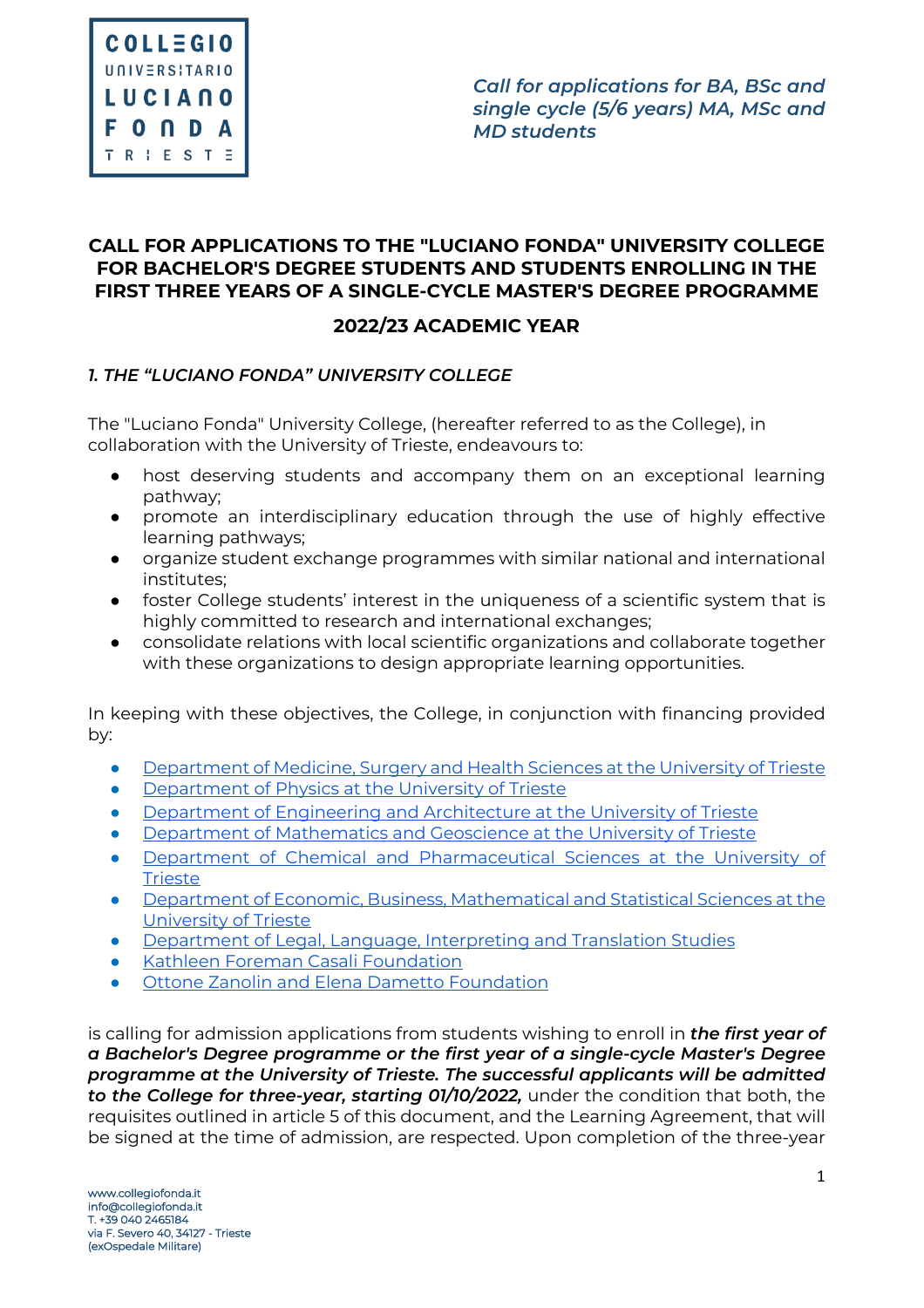

period the students may obtain a diploma which attests the skills acquired through their participation in the learning activities.

# *2. SERVICES OFFERED BY COLLEGIO FONDA*

The College offers its students:

- *Accommodation:*
	- o at the "ex Ospedale Militare" University Residence ((https://campus.dovevivo.com/trieste/) in a shared studio apartment with a private bathroom, a kitchenette including a complete set of tableware and cutlery, LED TV, Wi-Fi, heating and air-conditioning;
	- o utilities (water, electricity, internet connection, heating and air-conditioning, telephone for national calls and those made to mobile phones), weekly cleaning and changing of linens;
	- o access to common areas (study halls, library, photocopy centre, video room, music room, gym, lounge area, laundry room);
	- o reception and safe-keeping services.
- *Learning environment:*
	- o interdisciplinary learning modules and specialized seminars held by qualified experts;
	- o advanced language learning;
	- o laboratories and activities aimed at acquiring soft skills;
	- o field trips to scientific institutions and places of cultural interest;
	- o stages at local, national and international scientific and cultural institutions;
	- o one-to-one tutoring and addition to career counseling upon completion of a degree.
- *Counseling and financial support for periods of study abroad.*

# *3. NUMBER OF AVAILABLE PLACES AND CONDITIONS*

The "Luciano Fonda" University College is calling for applications for admission to the 2022/2023 academic year for *14 (fourteen)* students wishing to enroll in the first year of a Bachelor's Degree programme or a single-cycle Master's Degree or a MD programme at the University of Trieste.

The available places are divided as follows with reference to the Courses and Programmes offered by the University of Trieste (https://www.units.it/en):

- **a.** *1 place* for students enrolling in any course in the area Social Sciences and Humanities.
- **b.** *1 place* for students enrolling in any course in the area Life and Health Sciences.
- *c. 3 places* for students enrolling in any course with no restrictions of area.
- *d. 2 places*, financed by the "Ottone Zanolin e Elena Dametto" Trust, for students enrolling in any Bachelor's, 5-year Master's or MD programme and who reside in the Pordenone Province.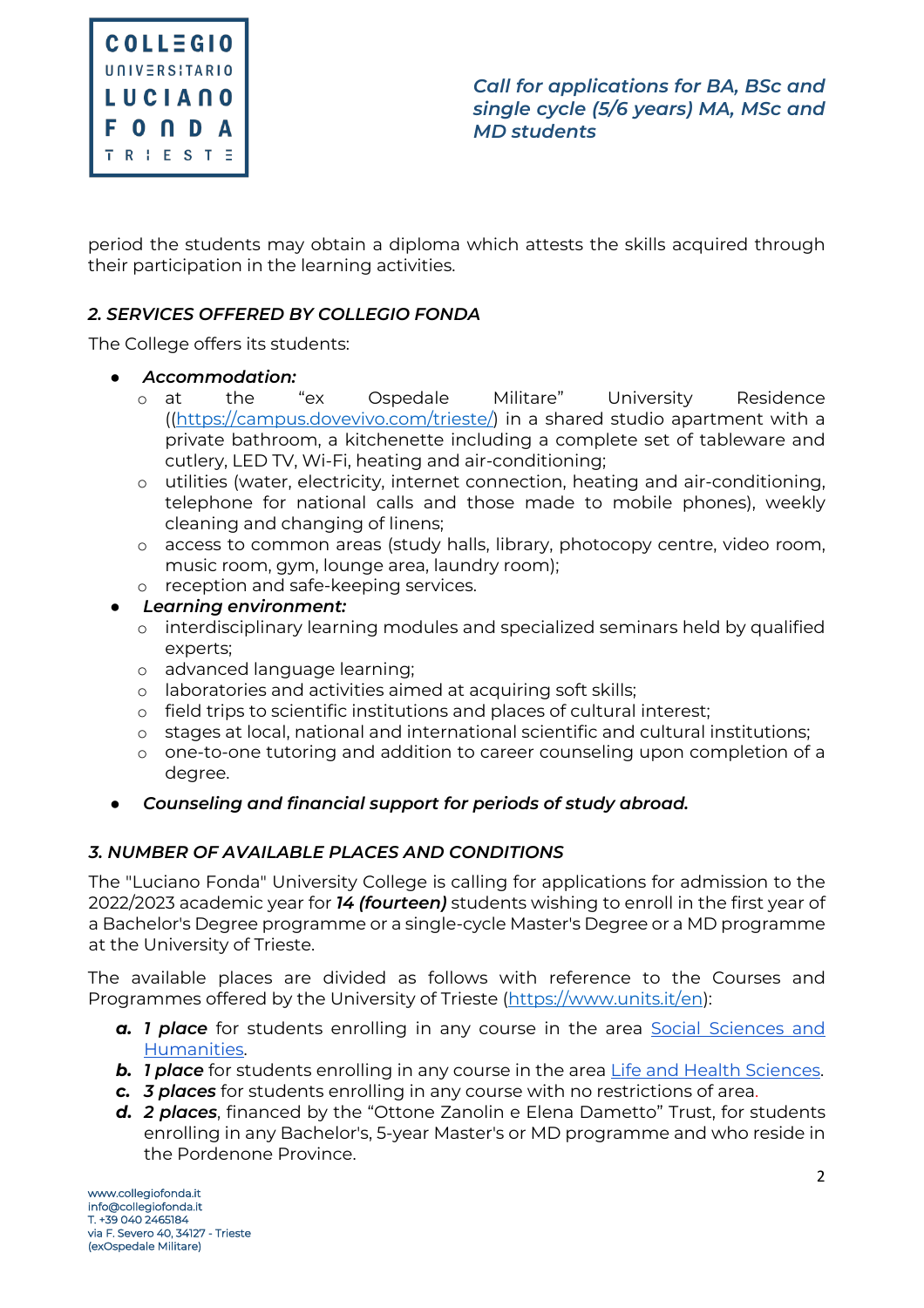

- *e. 1 place* for students enrolling in the single-cycle Master's programmes in **Law** or in the 3-year degree in **Interlinguistic Communication Applied to Legal Professions.**
- *f. 1 place* for students enrolling in one of the following 3-year degree programmes: *Business Administration and Management*; *International Economics and Financial Markets*; *Statistics and Informatics for Business, Finance and Insurance*.
- *g. 1 place* for students enrolling in the *Physics* 3-year degree programme.
- *h. 1 place* for students enrolling in one of the following 3-year degree programmes: *Geology*; *Artificial Intelligence and Data Analytics*; *Mathematics*.
- *i. 1 place* for students enrolling in the *Architecture* degree programme or in any of the 3-year *Engineering* degree programmes.
- *j. 1 place* for students enrolling in one of the 3-year degree programme: *Chemistry* (3 years); or in the single-cycle Master's degree programmes (5 years): *Pharmaceutical Chemistry and Technology*; *Pharmacy*.
- *k. 1 place* for students enrolling in one of the following 3-year degree programmes: *Health Assistance, Physiotherapy; Dental Hygiene, Nursing, Speech and Language Therapy, Midwifery, Psychiatric Rehabilitation Techniques, Environment and Workplace Prevention Techniques, Biomedical Laboratory Techniques, Imaging and Radiotherapy Techniques,* or singlecycle MD programmes (6 years): *Medicine and Surgery* and *Dentistry and Dental Prosthodontics*.

The number of places may be increased depending on whether further financing becomes available after the publication of the Call for Applications.

# *4. FEES AND SCHOLARSHIPS*

All costs are covered by Collegio Fonda.

#### *Students selected for an available place in 2022/2023 pay no boarding costs for the entire duration of their stay at the College.*

# *5. STUDENT RIGHTS AND RESPONSIBILITIES*

The relationship between the College and its students is regulated by a lodging contract and a Learning Agreement. Students enrolled in a Bachelor's Degree programme (3 years) or in the initial 3 years of a Master's Degree (5 years) or MD programme (6 years) are required to:

- Attend the courses of the degree programme in which they are enrolled at the University of Trieste, and annually complete the exams within the fall session with an average grade of not less than 27/30.
- Reside at the College during the period of study.
- Regularly and actively participate in the learning activities offered by the College.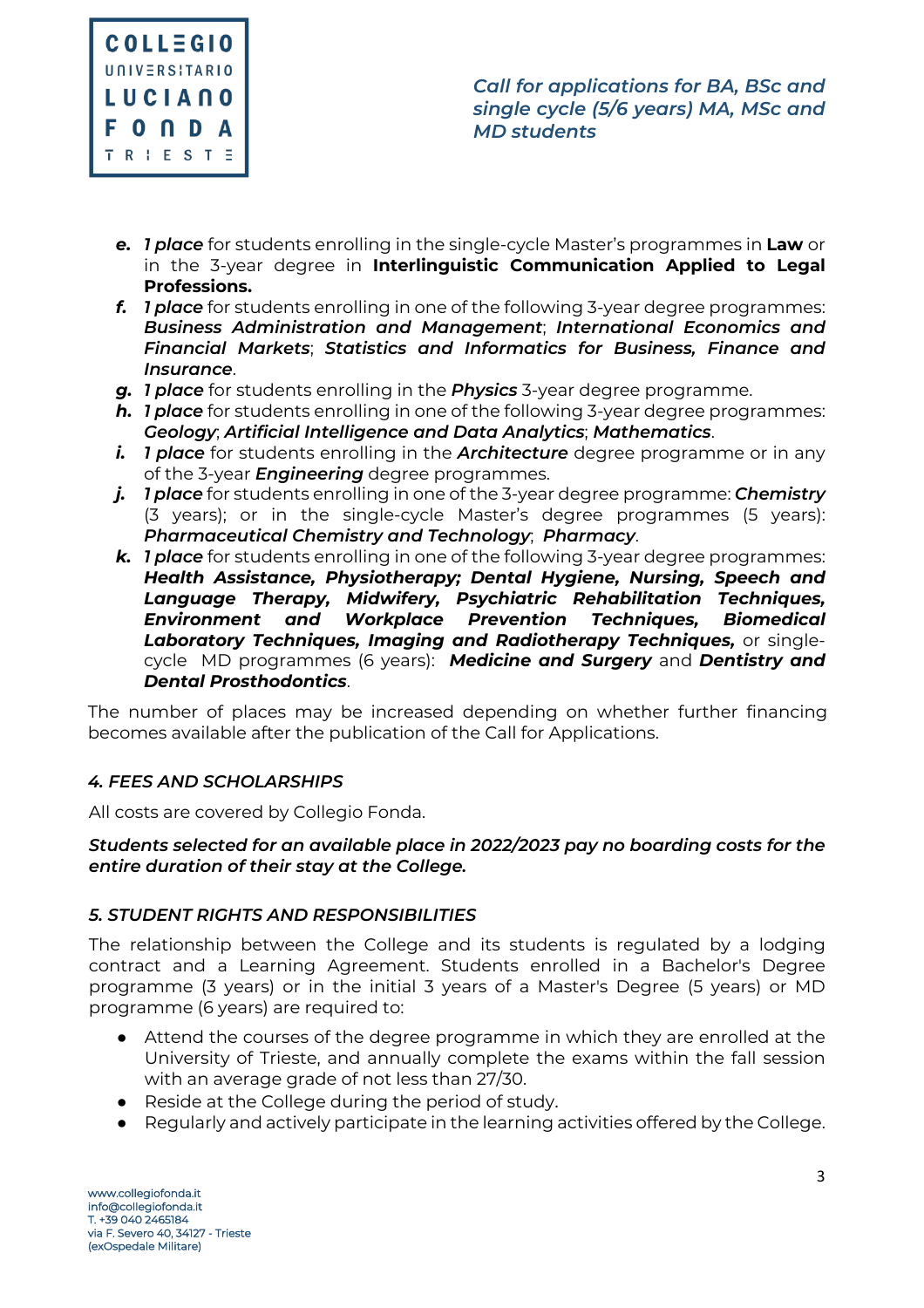

- Participate in the abovementioned activities for at least 60 hours every year, balanced between the two semesters.
- Comply with the specific obligations set out in the Learning Agreement, and in the General Regulations of the College.

# *6. REQUIREMENTS FOR ADMISSION*

May apply for admission students that:

- Have obtained a qualification that allows access to a Bachelor's degree programme or a Master's or MD programme.
- Are enrolling for the first time in the first year of a Bachelor's degree programme or a 5-year Master's or 6-year MD degree programme at the University of Trieste.
- Have taken a TOLC test (CISIA OnLine Test) in 2021 or 2022 (https://www.cisiaonline.it/area-tematica-tolc-cisia/).
- Are under 25 years of age.
- Have not been convicted of criminal offences.

The requirements for admission must be met by the deadline for application.

#### *The TOLC test is required for admission to the College, even if the University of Trieste does not require it for enrolment in the chosen degree programme.*

Depending on the chosen degree programme the candidate can choose one of the following TOLC tests:

o TOLC-E or TOLC-SU for courses in the area Social Sciences and Humanities.

o TOLC-S or TOLC-I for courses in the area Technology and Science.

o TOLC-S o TOLC-F o TOLC-B for courses in the area Life and Health Sciences.

The TOLC test can be taken at any university location that offers the test (TOLC at the university), or it can be taken at home (TOLC@CASA). The test can be repeated several times with the only limitation that a TOLC of the same type can be taken only once per calendar month. The complete and updated calendar of the TOLC test sessions can be found in CISIA website (https://tolc.cisiaonline.it/calendario.php). It is recommended that you register for the TOLC test in advance, given the limited number of places and availability of dates.

# *7. APPLICATION*

The *online* application form can be found at the following address https://www.collegiofonda.it/ammissione/. Applications must be submitted by September 4th, 2022, h 12:00 a.m.

The degree programme chosen at the University of Trieste must be clearly and correctly indicated in the application form.

The following documents must be attached to the application form: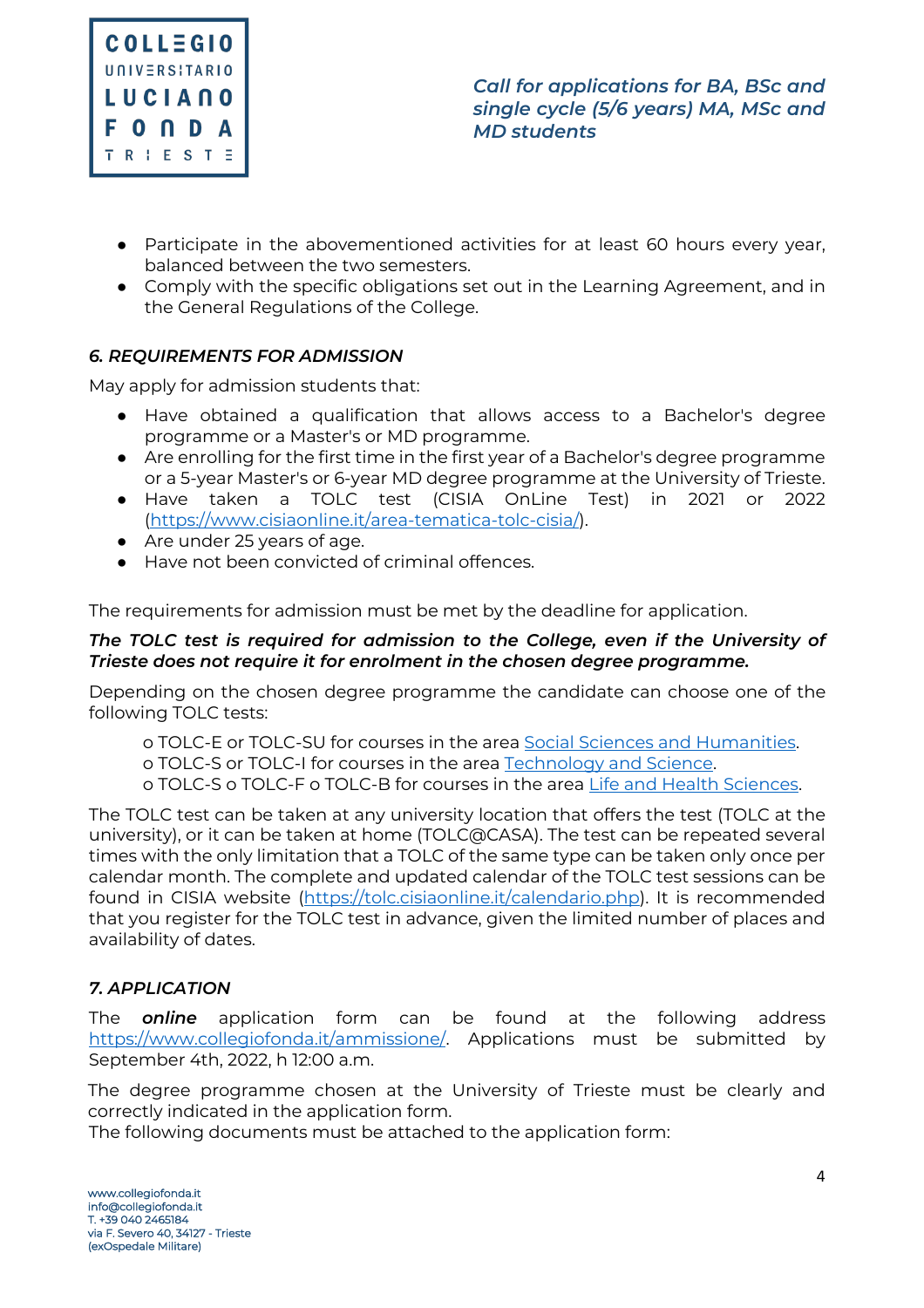

- A copy of the applicant's identification document.
- A letter of self-presentation and motivation.
- An updated (2022) CV in the europass format.
- The result of the TOLC test (Test OnLine CISIA), with the corresponding score.
- Any other document deemed important for the selection process.

# *8. SELECTION OF THE CANDIDATES*

The selection will be based on:

- i. evaluation of the applicant's CV, letter of presentation, result of the TOLC test, other qualifications and certificates.
- ii. an interview aimed at assessing the applicant's knowledge of the subjects inherent to the chosen course of studies, their motivation for choosing the specific course of studies, their predisposition to interdisciplinarity and life at the College and their knowledge of foreign languages.

The Selection Committee will be nominated by the President of the College, and the members will be chosen among professors, university researchers and qualified experts.

The admission interviews will be held between *the 12th and the 16th of September, 2022*. The procedure, date, and time of the interviews will be published on the website of the College (http://collegiofonda.it) within the 9th of September, 2022.

The applicants are required to exhibit a valid identification document at the interview. Foreign applicants may, upon request, be interviewed in English.

# *9. RANKINGS AND SELECTION OF WINNERS*

To the *evaluation* of the applicant's Secondary School final grade, the result of the TOLC test, the letter of presentation and motivation, the CV and any other qualifications or certificates submitted, the Selection Committee will assign a maximum grade of *30/100*. In particular, a score will be assigned to the TOLC result, taking into account the percentile in which that result lies with respect to the distribution of TOLC results for 2020, for each type of TOLC test. Applicants that have obtained a grade of not less than *21/100* will be admitted to the interview.

To the *interview* the Committee will assign a maximum grade of *70/100*; the applicant will have passed if a grade of not less than *49/100* is obtained. The final grade obtained by the applicant will be the sum of the results obtained in the evaluation of qualifications and certificates and in the oral exam. Applicants who attain a total of at least *70/100* will be deemed eligible.

The Committee, based on the grades that the eligible applicants have obtained, will formulate an overall ranking and 7 specific rankings, one for each of the *e-k* categories of article 3.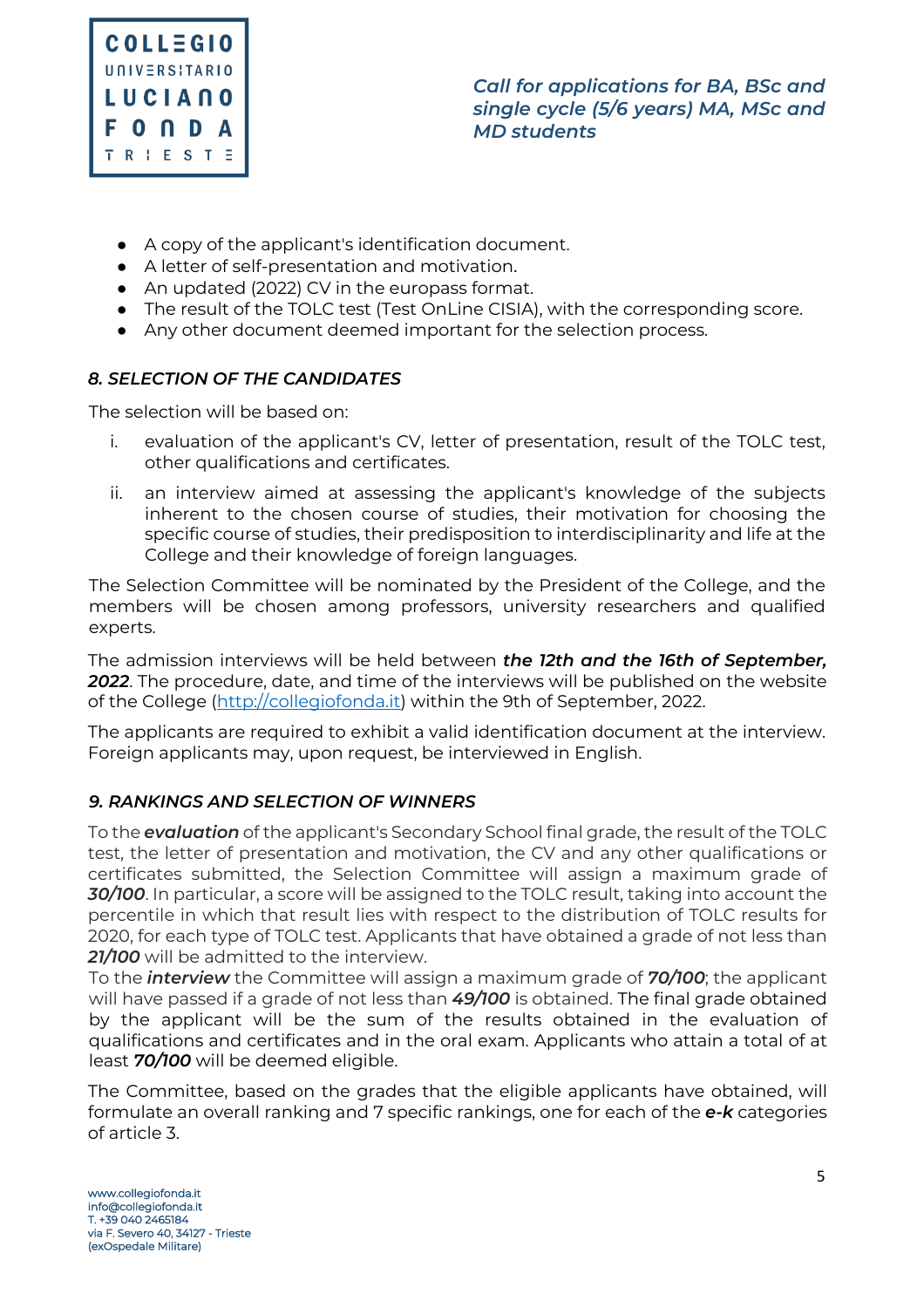

In the case of applicants with equal ranking, precedence will be determined in the following order:

- 1. the applicant that obtained the best result in the oral exam,
- 2. the applicant that obtained the highest grade in the Secondary School final exam,
- 3. the youngest applicant.

The places will be assigned as follows:

- i. The places reserved for students residing in municipalities in the Province of Pordenone (article 3, type *d*) will be assigned to the eligible applicants with the highest score in the respective ranking *d*. If there are no eligible candidates, the places will not be assigned.
- ii. Each of the 7 posts *e-k* (article 3) will be assigned to the eligible applicant with the highest score in the respective ranking after the allotment of the posts referred to in point i. In the absence of eligible candidates, these posts will not be assigned.
- iii. The posts tied to an Area (article. 3, types a-b) will be assigned according to ranking to the remaining eligible candidates after allotment of the posts referred to in points i and ii. In the absence of suitable candidates in the ranking list of an Area, the post will be assigned according to the ranking list to the first suitable candidate remaining after allotment of posts referred to in points i and ii.
- iv. The three remaining posts (article 3, types *c*) will be assigned according to the ranking list to eligible candidates remaining after allotment of the posts referred to in points i ii and iii above.

The rankings, the list of successful applicants and any updates will be published on the "Luciano Fonda" College website (http://www.collegiofonda.it). The successful applicants will be informed of the results by e-mail.

# *10. ADMISSION OF SUCCESSFUL APPLICANTS*

Within *September 27th, 2022* the successful applicants must:

- submit their acceptance of the offered post,
- undersign the lodging contract and the learning agreement,
- self-certify that enrollment in the chosen course of studies at the University of Trieste has been completed.

For students that enroll in degree programmes that require an admission exam, if the admission procedures have not been completed within the 27th of September 2022, the deadline will be postponed to the seventh day following the date of publication of the admissions list.